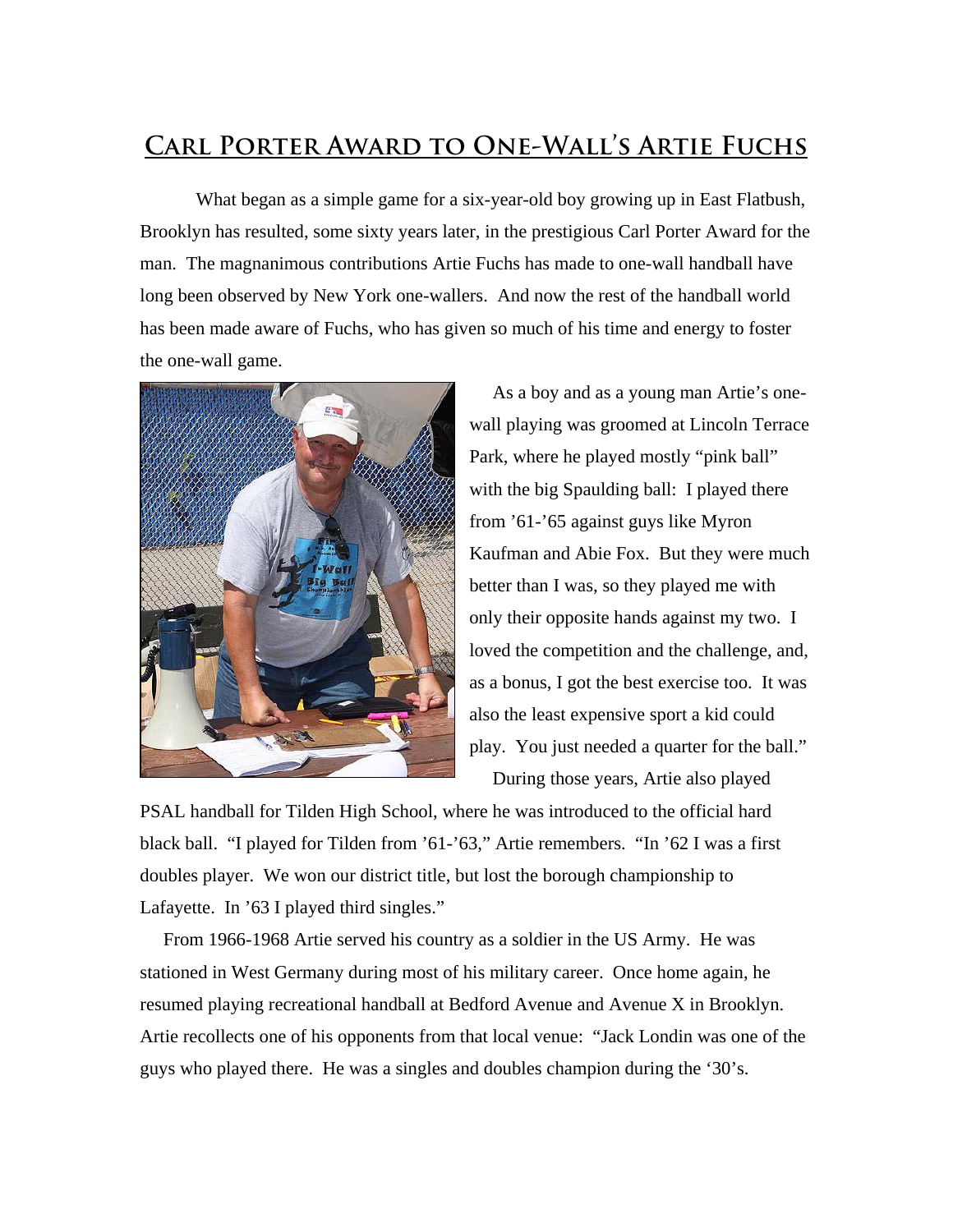(Londin was AAU Doubles Champ in '33 and AAU Singles Champ in '35.) But Londin must have been in his late sixties or early seventies when I played him."

 Artie went on to play on weekends at Avenue P, during the era when Steve Sandler was playing his "circus" games: "My crew," says Artie, "played on the middle court away from the gambling action. I finally started going to Coney Island to play around 1980. It was there that I learned about tournament competition. I didn't even know that the Brownsville Boys Club hosted the USHA Nationals during the '60's and into the '70's. But I enjoyed meeting and playing the guys at West  $5<sup>th</sup>$ ."

 In 1995, Hall of Famer Albert Apuzzi asked Artie to assist him in running a tournament at the Hebrew Educational Society in Canarsie, Brooklyn. "I enjoyed being around the guys and the game," says Artie, "so I agreed." By 1996 Artie began running four tournaments each year, two open events and two masters events: "Every November and March since then up until 2008 one event would start at 7:30 AM, and by the time the second event would end, it would be past 6PM. It adds up to 48 tournaments in 15 years."

 In 2000, Artie met a group of one-wall masters aged players, who confined their play to Staten Island. "They were good players," Artie states, "but they didn't enter tournaments." With help from Jim Lonano, one of the Staten Island group, Artie planned and arranged tournaments at the College of Staten Island: "We played mostly on the outdoor courts except when it rained. The College administration was not too receptive about our using their indoor facility. But sometimes they made allowances for us. We had some great matches there with guys like Jim Lonano, Joe Hines, Hugo Camacho, Al Weinstein, Stu Kirzner, Norm Adler, Rob Robinson, and others. We'd get as many as thirty-six men in an event. Eventually it became popular, and guys all the way from Long Island entered. Mike Lipman, Ray Clark, Sal Cataudella, and Mike Grabowski played in several of the Staten Island events. I teamed with Grabowski twice, and I won the tournament three times. In 2002, Mike and I beat Kirzner and Camacho in the finals. In 2004, we won against Ray Clark and Felix Zilberbrand, and in 2006, I won with Paul Angel against Steve Berger and Dan Danilczyk. In 2003, I had had rotator cuff surgery. And in 2005, I had quadruple bypass surgery. Obviously, I didn't play those years. Eventually to accommodate the Long Islanders I ran a tournament out in Cedar Creek, so